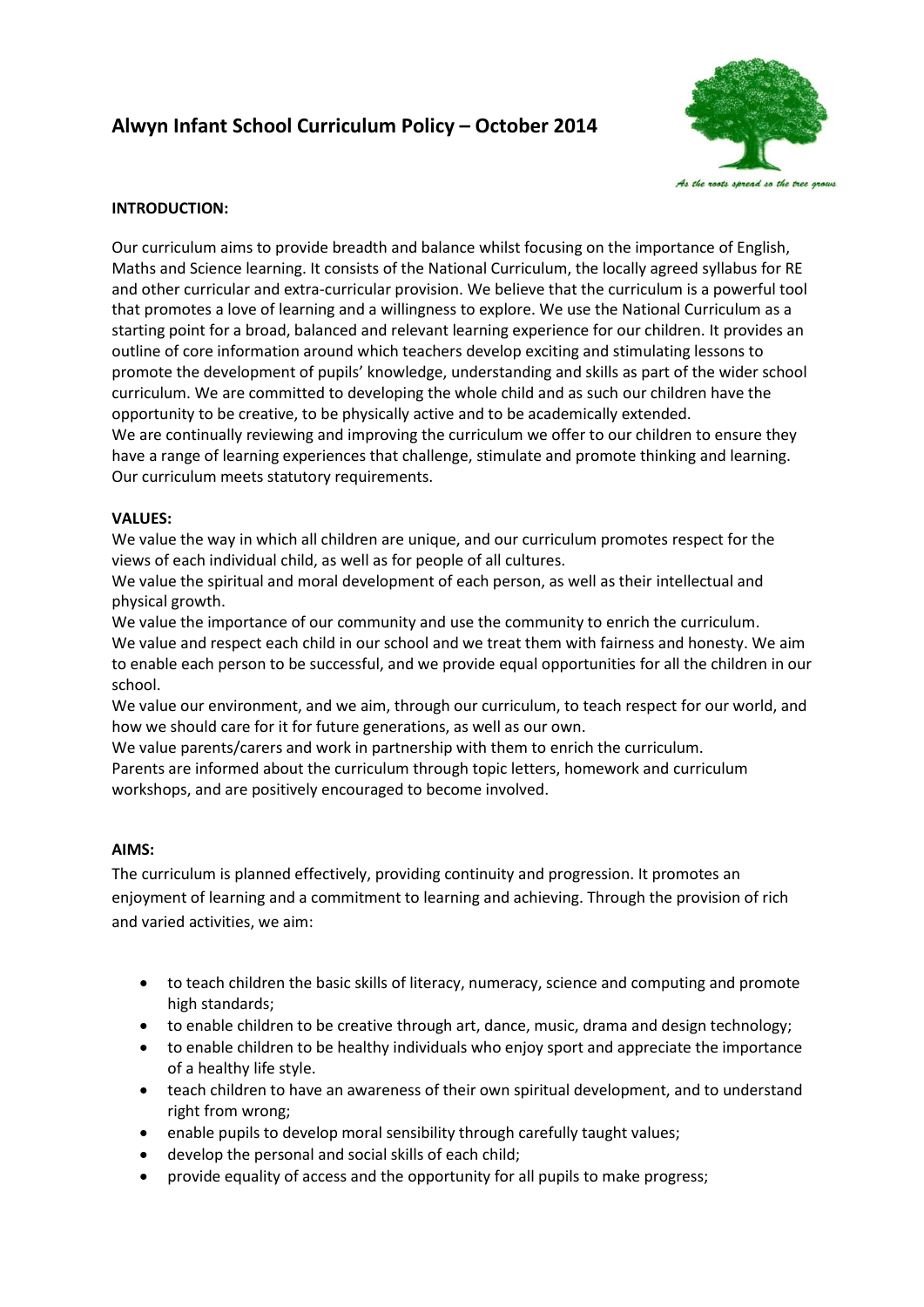- encourage the best possible progress and the highest attainment for all pupils;
- enable pupils to make connections across different areas of learning;
- help pupils to think creatively and solve problems;
- develop pupils' capacity to learn and work independently and collaboratively;
- enable pupils to respond positively to opportunities, challenge and responsibility;
- promote a positive attitude towards learning, so that children enjoy coming to school, and acquire a solid basis for lifelong learning;
- teach children about their developing world, including how their environment and society have changed over time;
- help children understand Britain's cultural heritage and enable them to be positive citizens in society and to feel that they can make a difference;
- enable children to understand and respect other cultures;
- help children understand the importance of truth and fairness, so that they grow up committed to equal opportunities for all;
- enable children to have respect for themselves and high self-esteem, and to be able to live and work co-operatively with others;
- enable children to ask questions;
- enable children to develop their intellect including their emotional development.

## **ORGANISATION & PLANNING:**

Our curriculum jigsaws clearly show how we have planned from the Programmes of Study for each National Curriculum Subject in each year group. The curriculum is taught through discrete subjects and linked 'Topic Weeks' where relevant. The curriculum is planned effectively, providing continuity and progression

We plan our curriculum in three phases. We agree a long-term plan for the Early Years Foundation Stage (EYFS) and Key Stage 1 (KS1) and this indicates what topics are to be taught in each term. We adopt a topic approach to medium-term curriculum planning and plan the curriculum carefully, so that there is coherence and full coverage of all aspects of the Early Learning Goals and the National Curriculum and there is planned progression in all curriculum areas. The curriculum is taught through discrete subject teaching of English, Phonics, Maths, Science, Computing, P.E., P.S.H.E. and R.E. along with a creative curriculum that embraces all other subject areas. Units of work are planned, usually over a term's duration. They are planned using the framework of the National Curriculum with P.S.H.E. and RE following relevant schemes of work.

This medium term planning is transferred to short term planning (weekly planning) which details all work to be covered, the learning objectives and what the pupil outcomes will be. The children are taught with their year groups with some children being withdrawn for small group or individual support.

Setting takes place for numeracy during Year 1 and phonics in Year 2 enabling the teaching to focus on a particular level of ability.

#### **INCLUSION:**

Teachers set high expectations for every pupil. Teachers plan extension work for children whose attainment is significantly above the expected standard. They acknowledge their responsibility to plan lessons for pupils who have low levels of prior attainment or come from disadvantaged backgrounds and set deliberately ambitious targets for these children.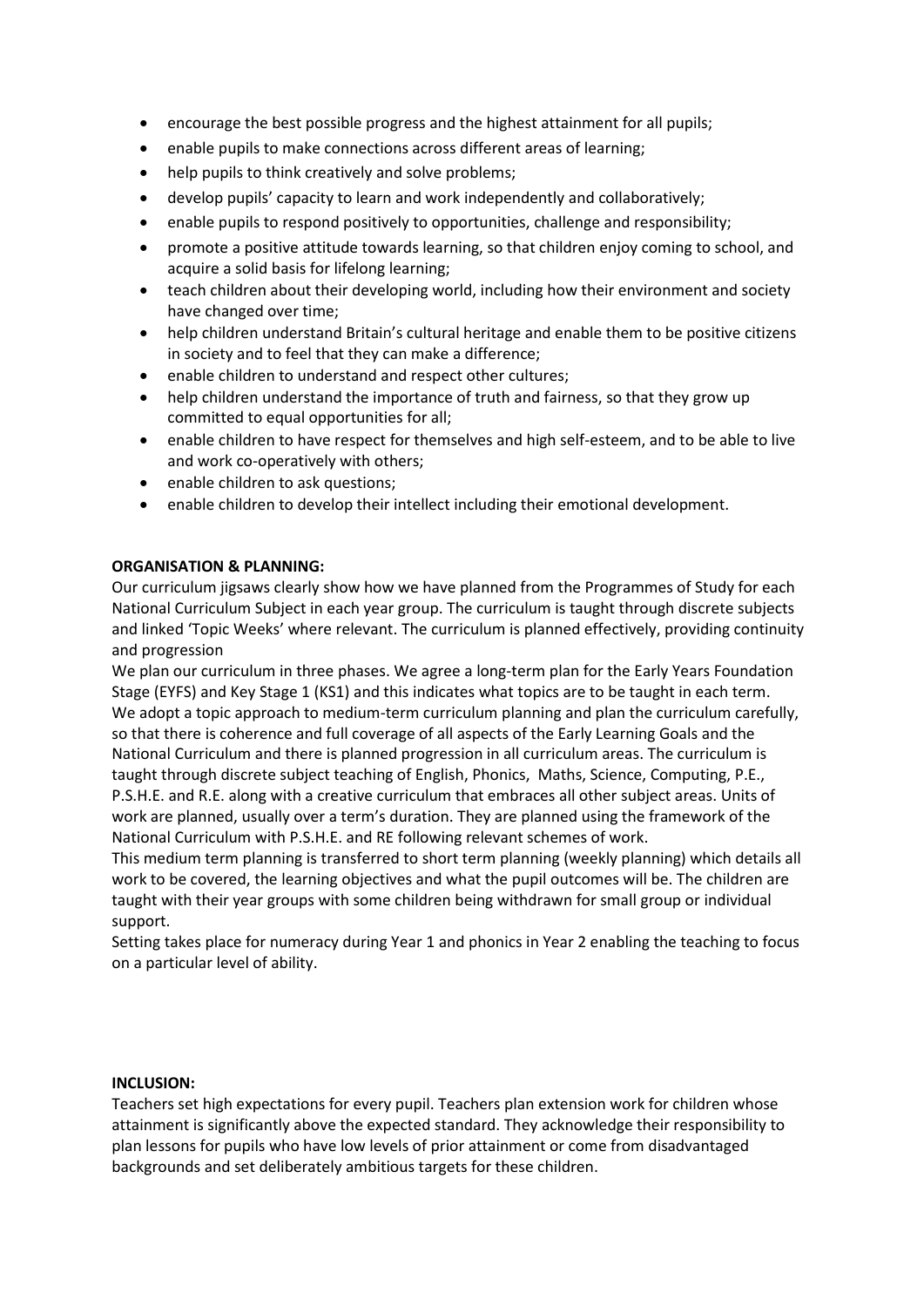If a child has special needs we do all we can to meet them. We comply with the requirements set out in the SEN Code of Practice in providing for children with special needs. If staff or parents/carers raise a concern about a child the teacher will make an assessment under advice from the SENCo. In most instances the teacher is able to provide resources and educational opportunities which meet the child's needs within the normal class organisation. Support staff may be used to assist the child.

The school's curriculum aims to be inclusive in providing effective learning for all pupils. In supporting this aim it draws upon the extensive experience and expertise of the School's teaching and non-teaching staff, and upon the local authorities support services (including the Educational Psychologist and the Speech Therapy team and the Behaviour Support Team). The school maintains a list of children with identified special needs in accordance with the Special Needs Code of Practice 2014. Robust tracking of pupil progress aims to ensure that all children make at least good progress.

## **ASSESSMENT:**

We use assessment as a way of measuring a child's attainment and by assessing children regularly we also measure their achievement. We assess to show attainment and achievement to inform planning so each child's needs are being met, to help teachers set appropriate, challenging and individual ongoing targets for children, to differentiate group work, to monitor standards across the school, to enable staff to predict and set targets for children, to provide feedback for parent evenings and report writing and to pass on results to next teacher. (Refer to Assessment Policy)

#### **FOUNDATION STAGE:**

The curriculum that we teach in the EYFS meets the requirements set out in the revised Early Years Foundation Stage Curriculum with our curriculum planning focused on the Early Learning Goals and on developing children's skills and experiences, as set out in this document.

We fully support the principle that young children learn through play, and by engaging in wellplanned activities. Teaching in the EYFS builds on the experiences of the children in their pre-school setting. We build positive partnerships through visits by the Foundation Stage Team Leader to feeder nurseries and through other professional liaison.

During the Foundation Stage, the teachers make continual observations to record the children's progress. These assessments form an important part of the future curriculum planning for each child and are shared with staff and parents/carers.

#### **ROLES AND RESPONSIBLITIES:**

The Headteacher has the responsibility for the leadership of the curriculum and delegates responsibility to key staff:

The Deputy Headteacher co-ordinates the work of the subject leaders and ensures that the curriculum has progression and appropriate coverage.

Subject leaders are responsible for the medium term plans and liaising with class teachers over the content and delivery of the units of work. They evaluate and monitor standards in their subject.

Class teachers ensure that the curriculum is taught and that the aims are achieved for their class. They plan collaboratively to ensure parity across the year group.

The Headteacher and Deputy Headteacher ensure that the progress of each pupil is tracked and all teachers ensure that there is appropriate challenge support and intervention.

The Governors monitor the success of the curriculum at committee level and at whole Governing Body meetings through the Headteacher's report.